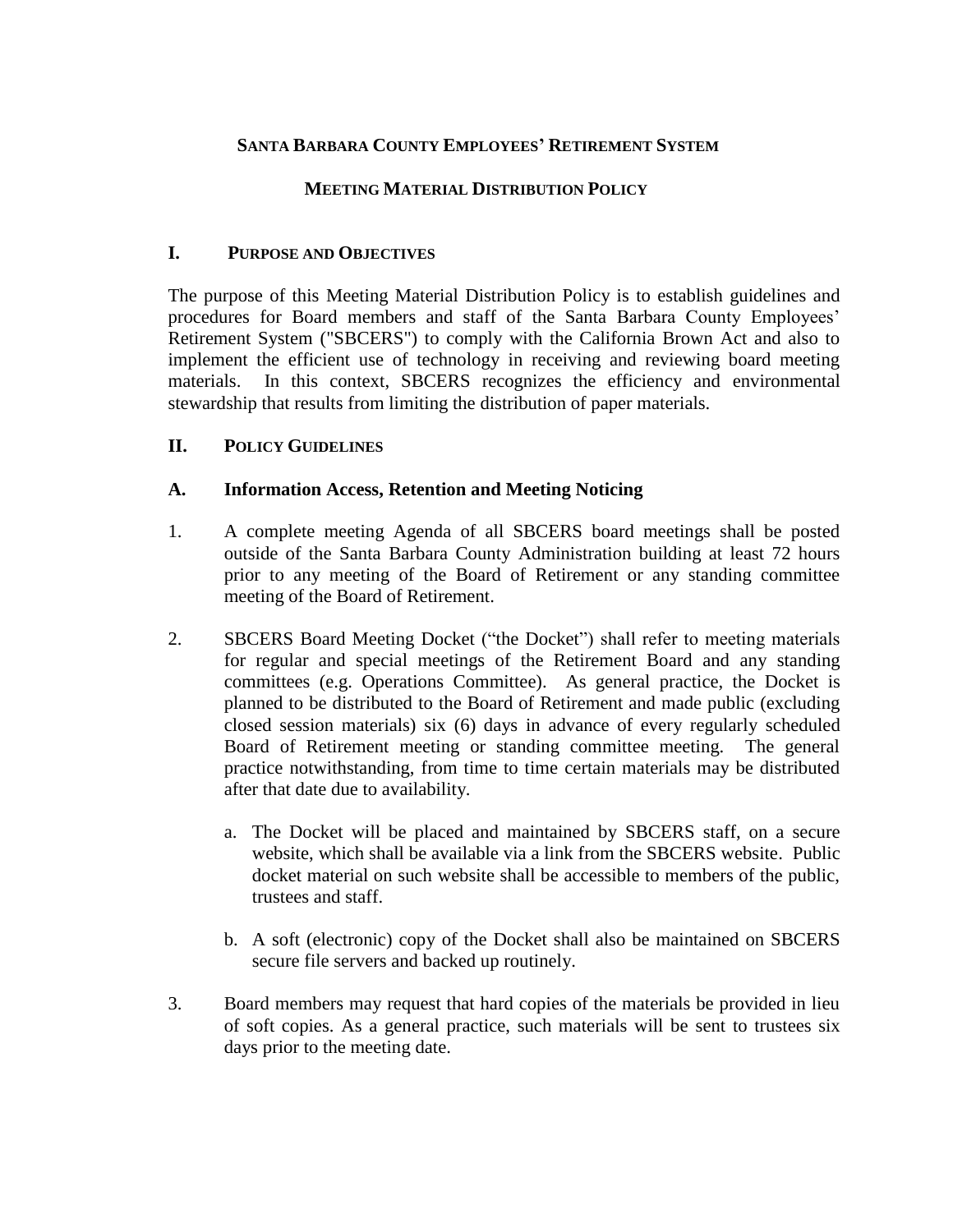- 4. From time to time it may be necessary to correct specific information in a docket. When such corrections are made, revised copies of such materials shall be appended to each file maintained pursuant to A.2.a and A.2.b above.
- 5. Confidential non disability related closed session materials will be handled separately from the portion of the Docket that is public record. Such closed session materials will be distributed separately, clearly marked attorney client privilege or subject to another Brown Act/Public Records Act exemption (e.g. Personnel records) and not placed on the file server as set forth in A.2.b. Such files generally include documents containing legal advice, personnel records and documents related to contract negotiations exempted from disclosure under the Board Act/Public Records Act.
- 6. Disability retirement materials are closed hearing materials and include medical reports and information regarding members that shall be distributed along with public docket materials, but in a separate section of the secure website identified in A.2.a and marked as disability materials that are not available to the public or non-disability staff. Disability materials are not placed on the file server as set forth in A.2.b but maintained in a separate area of the file server accessible only to disability staff. Such materials will be deleted from the docket accessible on the secured website after the item disposition has been finalized and minutes memorializing the Board of Retirement findings on the matter have been approved.

## **B. Handling of Closed Session Materials**

Trustees and staff are encouraged to destroy all closed session materials in their personal possession immediately after the conclusion of Board consideration of such materials. Trustees are encouraged to provide such materials to staff at the conclusion of closed sessions to be destroyed in a secure manner. Trustees and staff who retain such documents are advised of their responsibility to maintain the security and confidentiality of such materials. When eventually discarding such documents, Board members should either return the documents to staff for destruction or dispose of them by shredding or other means such that member confidential information is not compromised.

## **C. Tablet Program**

1. Upon membership to the SBCERS Board of Retirement, one tablet, with accessories will be issued to each Board member upon request. The SBCERS CEO shall be responsible for identifying a common tablet specification (e.g iPad II) for use in conducting SBCERS business. All tablets purchased or leased shall be consistent with that specification. Special purchases of alternative tablet types or brands is not authorized. Tablets issued to Board members are the property of SBCERS and Board members have no ownership, interest, or right to title of the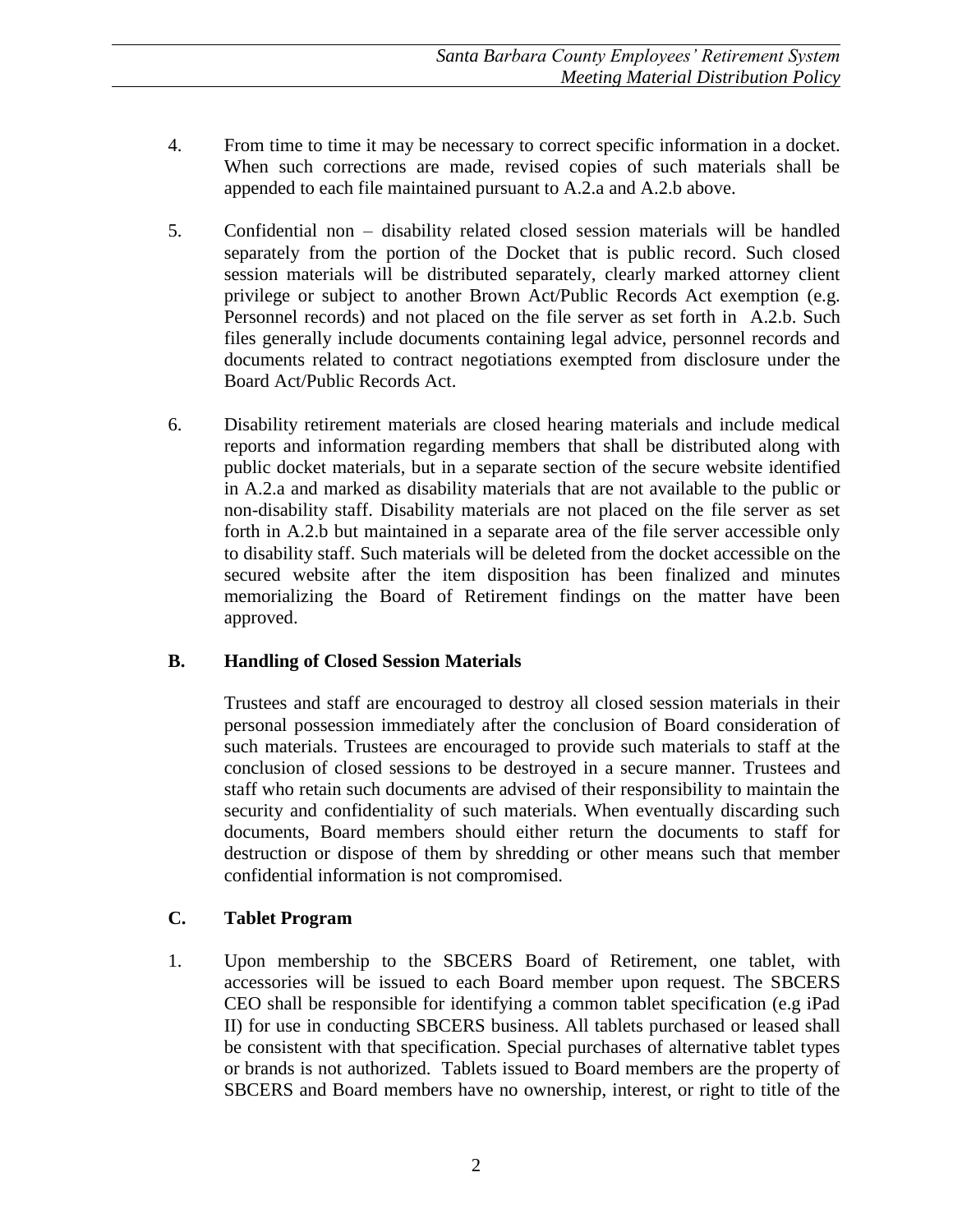tablets or any information stored or annotated on the device. Upon receipt of an tablet from SBCERS, Board members agree to return such tablet to SBCERS upon demand.

- 2. Designated SBCERS staff, at the discretion of the CEO, may be issued an tablet with accessories. tablets issued to designated staff are the property of SBCERS and staff has no ownership, interest, or right to title of the tablet, or any information stored or annotated on the device. Staff shall return such tablet to SBCERS upon the direction of the CEO or Assistant CEO.
- 3. All Board members and staff members who accept a tablet from SBCERS agree and acknowledge that any information contained in such tablet, including annotations stored on the secured website is subject to incidental review by SBCERS IT staff, regardless of whether the information is SBCERS related or personal in nature.
- 4. The security and care of each tablet and the information stored or annotated on it is the responsibility of each Board and staff member respectively while it is issued to that person.
- 5. All tablets will be covered by applicable warranty and technical support plans. Any technical, warranty or repair issues relating to such tablets shall be sent to the CEO or an Assistant CEO. Notwithstanding warranty repairs, tablets may be considered for upgrade or replacement after no less than three years of service and upon request of Board members or staff in order to maintain currency and technical compatibility.
- 6. Upon the expiration of a Board Member's or staff member's service to SBCERS, their tablet shall be returned to the CEO or Assistant CEO whose designee will appropriately wipe (see section G. 2, below) all stored information from the tablet and reissue such tablet in accordance with this policy.
- 7. Departing Board Member's or staff may request to purchase their tablet for personal use, subject to approval of the CEO. The purchase price shall be determined by the return credit offered by the tablet provider upon submission of the tablet for exchange.

## **D. Tablet License Agreements**

SBCERS is the sole licensee of the software included with the tablet. Any copying, modification, merging or distribution of the software by the Board member or staff person, including written documentation is prohibited. Any individual issued an tablet is responsible for complying with any and all hardware, software and service provider license agreements, terms of use, and applicable state and federal copyright laws, as well as any other intellectual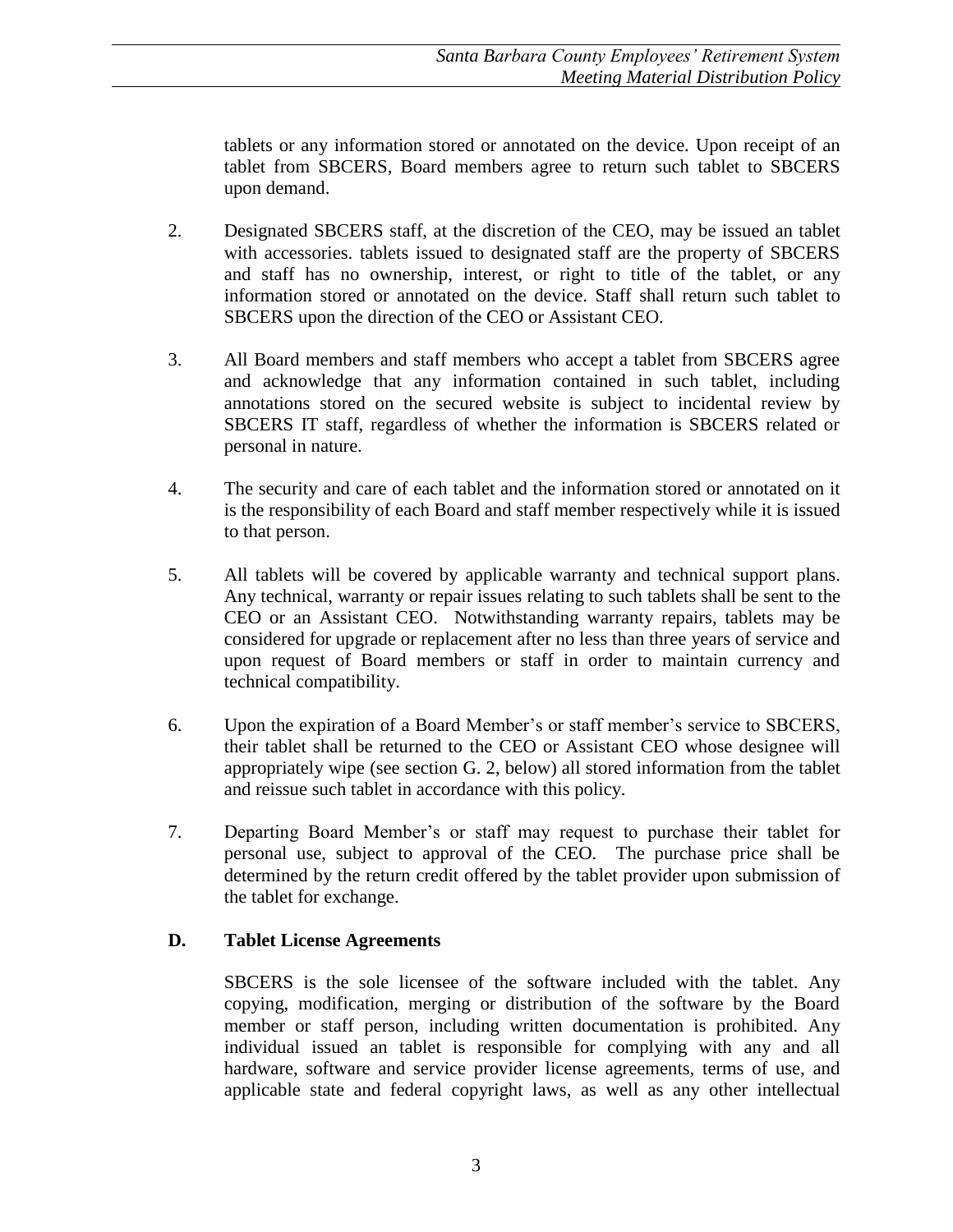property protections. Violations of any such licenses, terms or laws shall constitute a violation of this policy and may subject the user to revocation of such privileges.

# **E. Tablet Liability**

- 1. Board Members and staff members are responsible for all materials sent by and/or stored or annotated on the tablet issued to them. The users accept responsibility for taking reasonable measures to keep the tablet free from all inappropriate or dangerous files.
- 2. SBCERS is not liable for any material sent by, or any material stored on, tablets issued to Board members or designated staff other than SBCERS data loaded on the tablet in connection with SBCERS business.

# **F. Tablet Acceptable Use**

- 1. SBCERS only authorizes use of its tablets in a manner that supports its mission.
- 2. Personal use is permissible, but it may not interfere with the Board's mission or interfere with or negatively impact any other person's or entity's rights, nor conflict with any laws, or Retirement System policies.
	- a. Notwithstanding the above, SBCERS tablets are not to be used for personal profit or non-profit business purposes, including but not limited to advertising, rentals, selling or buying goods or services or solicitations.
	- b. SBCERS tablets are not to be used for any illegal activities, including, but not limited to the storage or transmission of copyrighted materials not in the name of SBCERS or the individual board member.
- 3. Installation of any applications on an issued tablet that results in a cost to SBCERS is prohibited.

## **G. Tablet Loss or Damage**

- 1. Board members and staff members are responsible for the safety and security of their assigned tablets.
- 2. Theft or loss of, or damage to, a SBCERS tablet must be reported immediately to the CEO or Assistant CEO. In any of these instances, such tablet will be remotely wiped for the purpose of removing any sensitive or confidential data. Also, for security purposes, SBCERS tablets will be wiped if an incorrect password is attempted more than 4 times. SBCERS is not responsible for any loss, cost or harm resulting from the wiping of any data or information stored on